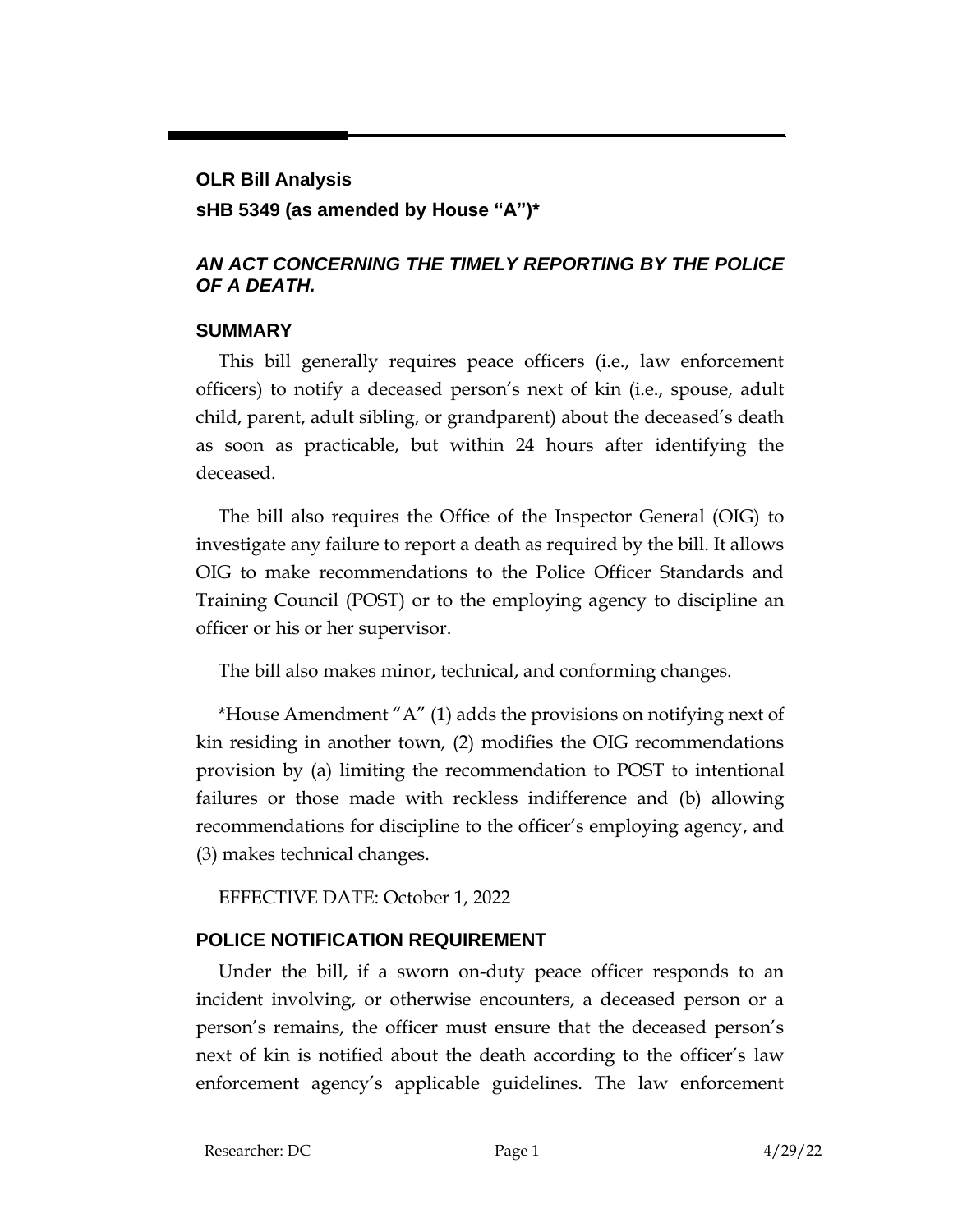agency must ensure the notification is made as soon as practicable, but within 24 hours after the identification of the person.

If a next of kin resides in a town where the peace officer does not serve, the officer may notify the (1) next of kin of the person's death according to the officer's law enforcement agency's applicable guidelines or (2) law enforcement agency that serves the town where the next of kin resides, and that agency must ensure notification based on its applicable guidelines.

If a peace officer is unable to notify any next of kin, the officer must document the reason for the failure or delay and any attempts to make the notification. If no person who is a next of kin is notified, a deceased person's next of kin may request an OIG investigation into the lack of notification or timely notification.

Under the bill, the following individuals are designated peace officers: state and local police, Division of Criminal Justice inspectors, state marshals exercising statutory powers, judicial marshals performing their duties, conservation or special conservation officers, constables who perform criminal law enforcement duties, appointed special policemen, adult probation officers, Department of Correction officials authorized to make arrests in a correctional institution or facility, investigators in the Office of the State Treasurer, POST-certified motor vehicle inspectors, U.S. marshals and deputy marshals, U.S. special agents authorized to enforce federal food and drug laws, and certified police officers of a law enforcement unit created and governed under a state-tribal memorandum (CGS § 53a-3(9)).

Under the bill, a "law enforcement agency" is the State Police or any municipal police department.

## **OIG INVESTIGATIONS**

Upon a next of kin's request (see above), the bill requires OIG to investigate and determine whether there was malfeasance on the part of the peace officer or his or her supervisor for failing to provide the notification or timely notification the bill requires.